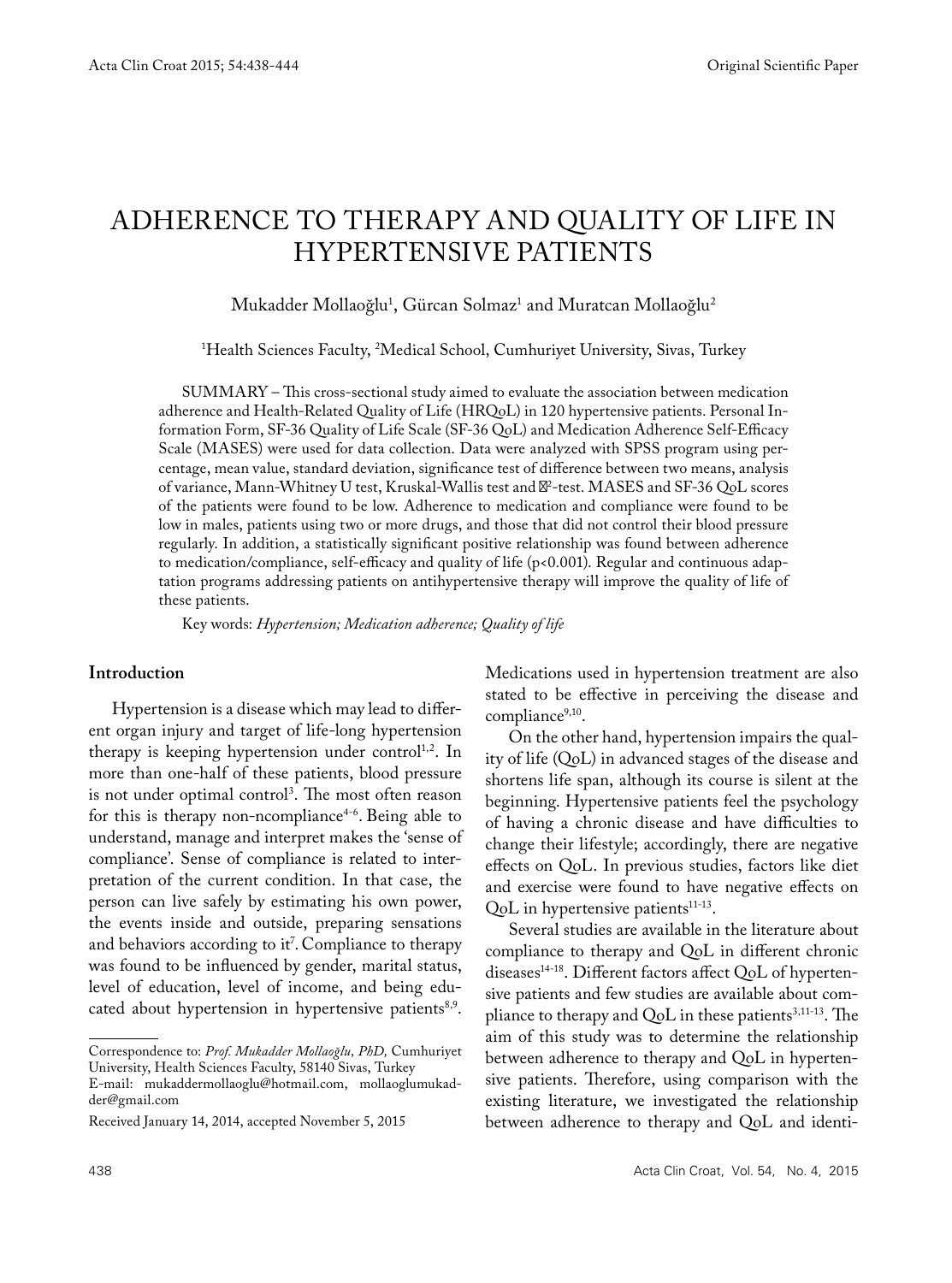fied the factors influencing medication adherence and QoL in hypertensive patients.

## **Patients and Methods**

## *Sample*

The study sample included 120 patients aged ≥18, treated at the Medicine and Endocrinology Departments, Cumhuriyet University Hospital, diagnosed with hypertension at least three months before, who were free from any disorders that could affect their cognitive functions and participated in the study on voluntary basis. Hypertension, known as high or elevated blood pressure, is a condition in which blood vessels have persistently raised pressure<sup>2,3,5</sup>. Normal adult blood pressure is defined as blood pressure of 120 mm Hg when the heart beats (systolic) and blood pressure of 80 mm Hg when the heart relaxes (diastolic). When systolic blood pressure is equal to or above 140 mm Hg and/or diastolic blood pressure is equal to or above 90 mm Hg, the blood pressure is considered to be raised or high<sup>3,7</sup>.

# *Data collection*

After explanations had been given to patients by the researcher, data were collected through interviews with patients. All patients included in the study filled in three data collection tools: Personal Information Form (PIF), self-efficacy SF-36 Quality of Life Scale (SF-36 QoL) and Medication Adherence Self-Efficacy Scale (MASES).

*Personal Information Form*. This form was prepared by the researchers in the light of information in the literature<sup>3</sup> for the purpose of determining some sociodemographic and clinical characteristics of hypertension patients. The form contains 15 sociodemographic and patient history-related questions about patient age, gender, marital status, place of residence, educational status, employment status, occupation, and duration of illness.

*Short Form-36 (SF-36)*. This scale has been used in many different languages and cultures to measure QoL. The validity and reliability of the Turkish version of SF-36 has been reported by Pinar $19,20$ . It is composed of simple questions on 8 subscales, including physical functioning, social functioning, physical role limitation, emotional role limitation, bodily pain, mental health, vitality, and general health. High scores on all SF-36 subscales reflect better QoL, and reduction in scores indicates deterioration in QoL. The scale was completed by patients under the supervision of a physician in order to obtain more accurate results $21$ .

*Medication Adherence Self-Efficacy Scale (MASES)*. MASES was developed by Ogedegbe *et al.* in 2003 to measure situation-specific efficacy beliefs regarding adherence to prescribed antihypertensive medications in a population at a high risk of hypertension-related morbidity and mortality<sup>22</sup>. The MASES is a 26-item, patient-derived, self-administered instrument. The participants were asked to rate their degree of confidence in taking their blood pressure medication in a variety of situations. The response to each item was formatted on a three-point Likert scale with 1 = not at all sure,  $2 =$  somewhat sure, and  $3 =$  very sure. The lowest total score is 26 and the highest is 78. All responses were added to obtain a summary score with higher scores indicating greater self-efficacy. The MASES has a Cronbach's alpha coefficient of 0.92. Results of the Cronbach's alpha and test-retest reliability demonstrate that this MASES is internally consistent and yields stable scores over time. The validity and reliability of the Turkish version of SF-36 has been reported by Gözüm and Hacihasanoglu. This scale is a brief instrument, which is easy for patients to use and to understand, taking on average five minutes to complete<sup>23</sup>. For this specific study, the internal reliability coefficient for the MASES was 0.92.

#### *Ethical considerations*

Institutional approval was obtained from the Cumhuriyet University Medical Sciences Ethics Committee. Study aims, plans and benefits were explained to patients who met the study criteria. Patients were asked if they would voluntarily participate in the study and their written/oral consents were obtained. Confidentiality was maintained at all times.

#### *Data analysis*

Taking  $\alpha$ =0.05 and  $\beta$ =0.10, it was decided that 120 individuals should have been included in the study. The power of p test was 0.90662. Study data were loaded on the Statistical Package for Social Sciences (SPSS)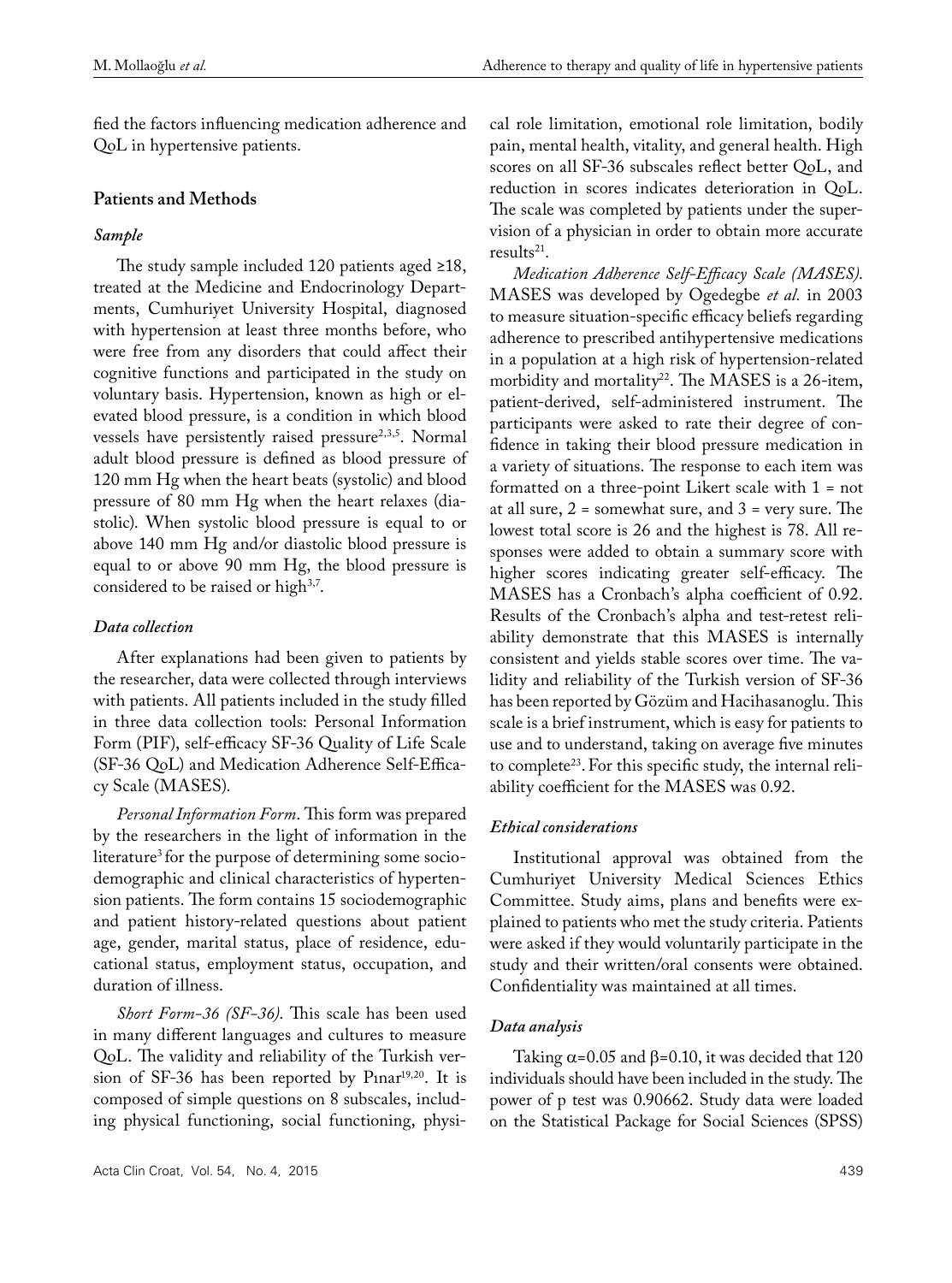for Windows program, version 14.0. Percentage calculation, mean value, test of significance between two mean values,  $\chi^2$ -test, one-way analysis of variance, Mann-Whitney U test and Kruskal-Wallis test were used on data analysis. Data were given in tables using arithmetic mean and standard deviation. Values of p<0.05 were considered statistically significant.

*Table 1. Patient characteristics*

| Characteristic                                   | n (%)            |  |
|--------------------------------------------------|------------------|--|
| Gender:                                          |                  |  |
| male                                             | 26(21.7)         |  |
| female                                           | 94 (78.3)        |  |
| Age (yrs):                                       |                  |  |
| $35 - 54$                                        | 42 (35.0)        |  |
| $\geq 55$                                        | 78 (65.0)        |  |
| $\chi$ ±SD                                       | 57.34±8.88       |  |
| Occupation:                                      |                  |  |
| hausewife                                        | 76 (63.3)        |  |
| retired                                          | 23 (19.2)        |  |
| officer                                          | 14(11.7)         |  |
| unemployed                                       | 7(5.8)           |  |
| Marital status:                                  |                  |  |
| married                                          | 76 (63.3)        |  |
| single                                           | 44 (36.7)        |  |
| Level of education:                              |                  |  |
| literate                                         | 74(61.7)         |  |
| elementary/junior high school                    | 46 (38.3)        |  |
| Blood pressure checkups and hyperten-            |                  |  |
| sion treatment:                                  |                  |  |
| yes                                              | 16(13.3)         |  |
| no                                               | 104 (86.7)       |  |
| Reasons for not performing blood                 |                  |  |
| pressure checkups and hypertension               |                  |  |
| treatment:                                       | 104(86.7)        |  |
| forgetting                                       | 16(13.3)         |  |
| well-being                                       |                  |  |
| Blood pressure value:                            |                  |  |
| 139/90 mm Hg                                     | 56 (46.7)        |  |
| ≥140/90 mm Hg                                    | 64 (53.3)        |  |
| Number of antihypertensive drugs:                |                  |  |
| monotherapy                                      | 72 (60.0)        |  |
| polytherapy                                      | 48 (40.0)        |  |
| mean ± SD                                        | $1.5\pm0.6(1-3)$ |  |
| Medication adherence self-efficacy scale (MASES) |                  |  |
| $(\chi \pm SD)$ 40.08 $\pm$ 5.61                 |                  |  |

### **Results**

The mean age of study patients was 57.34±8.88 years, 78.3% were female and more than half (63.3%) were housewives, 19.2% were retired and the remaining 11.7% were unemployed, only 61.7% were literate, and 63.3% were married.

When patients were questioned about their blood pressure and hypertension checkups, 86.7% were found not to control their blood pressure and hypertension treatment. The leading cause for this was forgetting (86.7%), followed by feeling well (13.3%). When blood pressure values were analyzed, blood pressure was 140/90 mm Hg and above in more than half (53.3%) of patients, and 60% were using only one hypertensive drug. MASES scores of the patients were low (mean 40.08, SD 5.61). None of the participants had received education about hypertension (Table 1).

When compliance to therapy was analyzed according to different parameters, compliance was higher in women as compared with men, with a statistically significant difference (p<0.001). Although the mean value of compliance was greater among patients aged 55 and older, the difference was not statistically signifi-

*Table 2. Adherence according to some patient characteristics*

| Characteristic           | MASES score      | Statistical |
|--------------------------|------------------|-------------|
|                          | $\chi$ ±SD       | test        |
| Gender:                  |                  |             |
| male                     | $36.23 \pm 5.81$ | $t = 4.22$  |
| female                   | $41.15 \pm 5.16$ | $p=0.000$   |
| Age (yrs):               |                  |             |
| $35 - 54$                | 39.48±5.42       | $t = 0.86$  |
| $\geq 5.5$               | $40.41 \pm 5.71$ | $p=0.387$   |
| Marital status:          |                  |             |
| married                  | 39.74±4.21       | $t = 0.88$  |
| single                   | $40.68 \pm 7.45$ | $p=0.376$   |
| Amount of                |                  |             |
| antihypertensive drug:   |                  |             |
| monotherapy              | 42.97±5.01       | $t = 6.71$  |
| polytherapy              | 36.80±2.99       | $p=0.000$   |
| Controls for blood pres- |                  |             |
| sure and hypertension    |                  |             |
| treatment:               |                  |             |
| yes                      | $32.75 \pm 1.00$ | $t=-6.52$   |
| no                       | 41.27±5.15       | p=0.003     |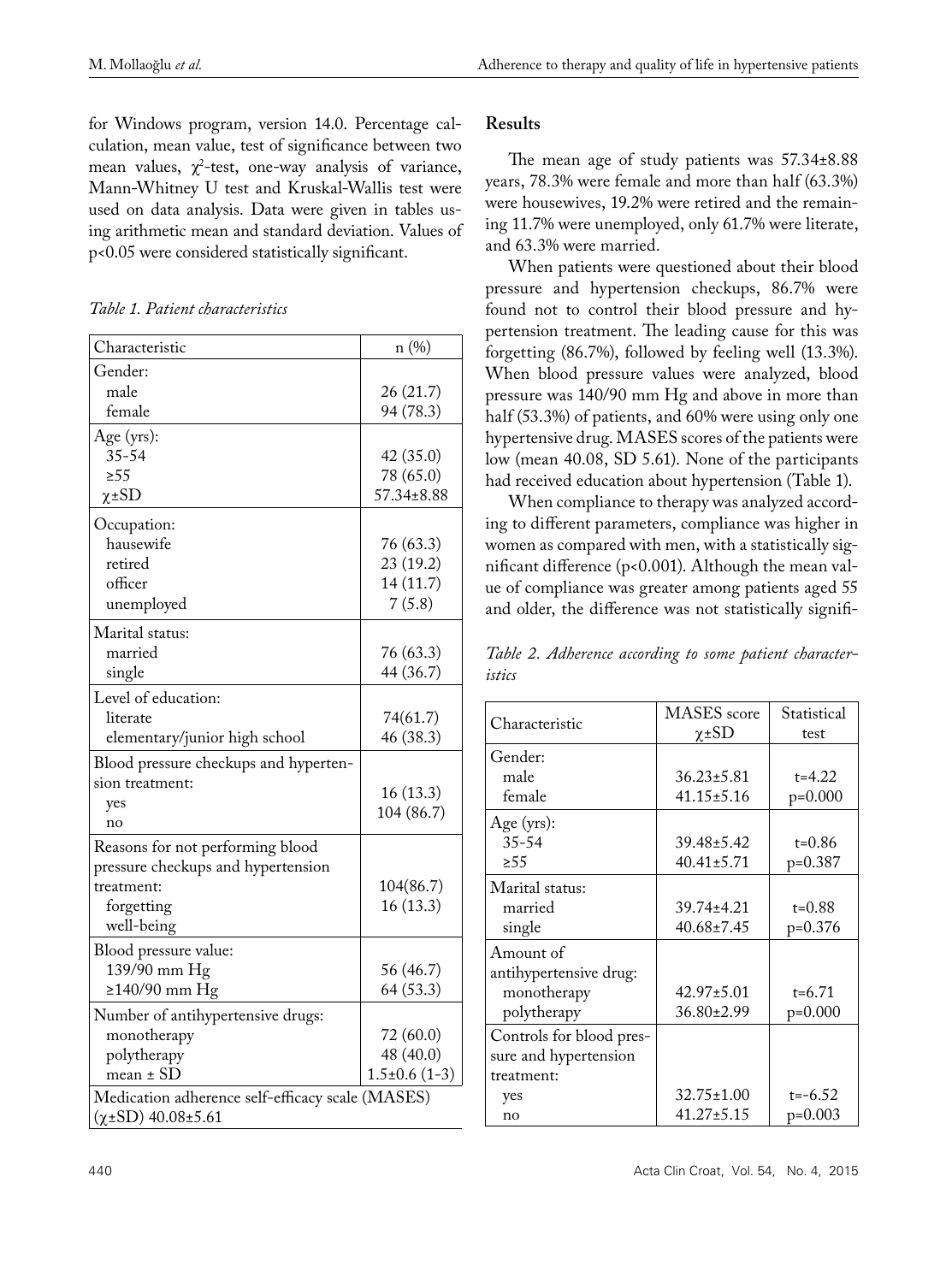cant. It was also found that compliance was higher in patients on monotherapy and controlling their blood pressure regularly; this difference was statistically significant (p<0.001). Although compliance to therapy scores of the single/widow patients was high, the difference was not statistically significant (Table 2).

On the other hand, while the mean SF-36 score was 47.71±8.95, the mean physical field score was 46.80±9.74 and mental field score 48.38±8.95. In correlation analysis done with the aim of analyzing the relationship between compliance to therapy and QoL in hypertensive patients, a strongly positive correlation was detected between MASES score and mean scores obtained on physical health and mental health, the two main dimensions of QoL fields (p<0.001). QoL was found to increase as compliance to therapy increased.

#### **Discussion**

In the present study conducted with the aim of analyzing the relationship between compliance to therapy and QoL, more than half of the patients were female. This is considered to be due to the higher prevalence of hypertension among women, thus taking more place in records<sup>24-26</sup>. The vast majority of patients were found to fail to undergo regular checkups of blood pressure and hypertensive therapy. Hypertension follow up appears to be inadequate in Tur $key<sup>24</sup>$ , which seems to be explainable by two main reasons: forgetting and feeling well. Advanced age of the participants may have contributed to their forgetting to take medicine. Similar results were also obtained in some previous studies<sup>27-30</sup>. The role of nurses in patient education about the importance of regular blood pressure control is unquestionable. None of the participants was found to have received education about hypertension. However, previous studies<sup>3,31,32</sup> revealed that compliance to therapy and lifestyle changes were greater in patients educated about hypertension. In the present study, the reason for high blood pressure may have been related to the lack of education about hypertension. Education and patient awareness are important in cases when treatment is to be continued at home, as is the case in hypertension. When results of the studies about patient education were analyzed, it was found to have favorable impact on compliance to medication and therapy, along with a decrease in blood pressure values<sup>5,10,33</sup>.

A statistically significant difference was found between compliance scores of male and female patients, i.e. compliance scores were greater in women as compared with men<sup>11,12</sup>. However, results of some studies indicate that compliance was higher in men than in women<sup>24,34</sup>. The reason for this may be the varying role of women among communities and different cultural approaches.

When the level of compliance to therapy was analyzed according to age distribution, the attitude toward antihypertensive medications improved with advancing age, although the difference was not statistically significant. While compliance to therapy decreased with advancing age in some studies<sup>11</sup>, others report opposite observations<sup>12,23</sup>. Compliance increasing with age, although statistically nonsignificant, may be explained with the individuals becoming more responsive, tending to accept the prescribed therapy. According to the results of this study, a statistically significant difference was found between compliance and number of medications. In previous studies, compliance score was found to be higher in patients taking only one medication35,36. In the study by Göçgeldi *et al*., the number of antihypertensive drugs was found to have negative impact on QoL<sup>8</sup>. While compliance scores of single/widow patients were higher than those of married subjects, the difference did not reach statistical significance.

There was no significant difference in compliance between patients having regularly undergone blood pressure and antihypertensive treatment checkups and those that did not. Compliance of patients who regularly checked their blood pressure was higher<sup>13,37</sup>. This result could be expected (the lack of statistical significance was probably due to the small number of study patients) and confirms the need of patient education about regular checkups.

The mean mental health score of participants was higher than their physical health score. Hypertension is known to affect physical health more than mental health<sup>3,8,19</sup>. While early signs of hypertension are physical, mental symptoms occur in later stages. Therefore, it is striking to find that the physical aspect of QoL is influenced. Previous studies report similar results to ours and the mean QoL score of physical health was lower<sup>3,8</sup>. The study also revealed positive correlation between compliance and general health,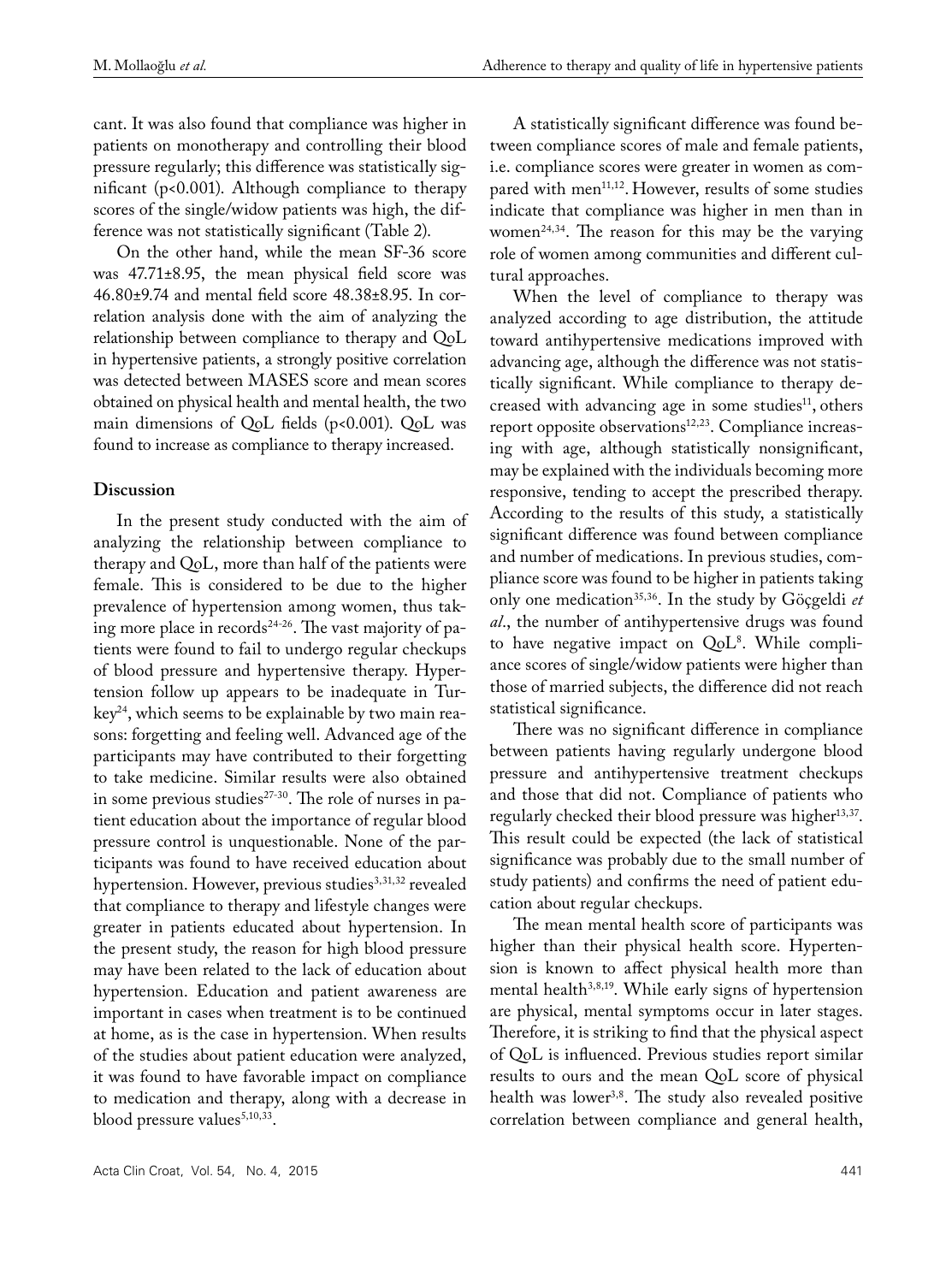physical health and mental health. QoL was found to increase as compliance increased.

Low adherence has been proposed as an important barrier to achieving hypertension control $^{31,32}$ . The exact mechanism through which HRQoL is associated with medication adherence is unknown; however, HRQoL appears to be part of a complex web of antihypertensive medication adherence characteristics which can negatively impact patient ability to manage their chronic disease. Previous studies conducted among patients with chronic physical diseases have linked HRQoL to factors identified as precursors to medication adherence, such as patient beliefs that they are able to carry out a behavior (self-efficacy)<sup>38</sup>, patient disability and activities of daily living<sup>39</sup>, their attitudes and knowledge about disease treatment<sup>40</sup>, their perceived level of competence and their overall outlook on life (optimism)39,41. Further research is needed to understand the mechanisms through which HRQoL affects adherence to antihypertensive medications and ultimately cardiovascular health. Health care professionals should consider nonadherence to medication when evaluating a patient with poor blood pressure control. In selecting an intervention to improve compliance to medications, clinicians should consider engaging the patient in an intervention that overcomes the patient-specific barriers.

In conclusion, adherence to therapy/compliance self-efficacy and QoL were found to be low. In addition, compliance was found to positively influence QoL. Risk factors affecting compliance and QoL are male sex, age <55, marital status, using two or more drugs, and not going for blood pressure checkups. Assessment of QoL and compliance is important for health care.

#### *Acknowledgment*

We thank Dr. Ziynet Çınar, Department of Biostatistics, Cumhuriyet University, for her help with data analysis.

#### **References**

1. Lopez-Meseguer M, Aguilar R, Bravo C, Monforte V, Dos L, Simeon CP, *et al*. Mortality-related risk factors in patients with pulmonary arterial hypertension and chronic thromboembolic pulmonary hypertension. The importance of response to treatment. Open J Respir Dis. 2012;2:17-24. http:// dx.doi.org/10.4236/ojrd.2012.22003 Published Online May 2012 (http://www.SciRP.org/journal/ojrd)

- 2. Daien V, Duny Y, Daures JP, Villain M, Ribstein J, Cailar G, *et al*. Treatment of hypertension with renin-angiotensin system inhibitors and renal dysfunction: a systematic review and meta-analysis. Am J Hypertens. 2011;25(1):126-32.
- 3. İçyeroğlu G. Hipertansiyon hastalarının tedaviye uyumu ve yaşam kalitesi. Yüksek Lisans Tezi, Fırat Üniversitesi, Sağlık Bilimleri Enstitüsü, Hemşirelik Anabilim Dalı, Elazığ, 2012;172. (in Turkish)
- 4. Osamor PE, Owumi EB. Factors associated with treatment compliance in hypertension in Southwest Nigeria. J Health Popul Nutr. 2011;29(6):619-28.
- 5. Ferrara AL, Pacioni D, Fronzo V, Russo BF, Staiano L, Speranza E, *et al*. Lifestyle educational program strongly ıncreases compliance to nonpharmacologic ıntervention in hypertensive patients: a 2-year follow-up study. J Clin Hypertens. 2012;14:762-76.
- 6. Ross S, Walker A, Macleod MJ. Patient compliance in hypertension: role of illness perceptions and treatment beliefs. J Hum Hypertens. 2004;18:607-13.
- 7. Roger VL, Go AS, Lloyd-Jones DM, Adams RJ, Berry JD, Brown TM, *et al*. Heart disease and stroke statistics – 2010 update. A report from the American Heart Association. Circulation. 2011 Feb 1;123(4):18-209.
- 8. Göçgeldi E, Babayiğit MA, Hassoy H, Açıkel CH, Taşçı İ, Ceylan S. Hipertansiyon tanısı almış hastaların algıladıkları yaşam kalitesi düzeyinin ve etki eden faktörlerin değerlendirilmesi. Gülhane Tıp Derg. 2008;50:172-9. (in Turkish)
- 9. Hacıhasanoğlu R. Birinci basamakta hipertansiyon hastalarına yönelik eğitim ve evde izlemin ilaca uyum ve hipertansiyon yönetimine etkisi. Doktora Tezi, Atatürk Üniversitesi. Sağlık Bilimleri Enstitüsü, Halk Sağlığı Anabilim Dalı, Erzurum, 2007:175. (in Turkish)
- 10. Grassi G, Seravalle G , Mancia G. Cardiovascular consequences of poor compliance to antihypertensive therapy. Blood Pressure. 2011;20:196-203.
- 11. Dickinson HO, Mason JM, Nicolson DJ, Campbell F, Beyer FR, Cook JV, *et al*. Lifestyle interventions to reduce raised blood pressure: a systematic review of randomized controlled trials. J Hypertens. 2006;24(2):215-33.
- 12. Wang PS, Bohn RL, Glynn RJ, Mogun H, Avorn J. Noncompliance with antihypertensive medications: the impact of depressive symptoms and psychosocial factors. J Gen Intern Med. 2002;17:504-11.
- 13. Ramahi RA. Adherence to medications and associated factors: a cross-sectional study among Palestinian hypertensive patients. J Epidemiol Global Health. 2015;5(2):125-32.
- 14. Fogari R, Zoppi A. Effect of antihypertensive agents on quality of life in the elderly. Drugs Aging. 2004;21(6):377-93.
- 15. Allenius BL, Cederfjäll C. Quality of life, self-care ability, and sense of coherence in hemodialysis patients: a comparative study. Hemodial Int. 2005;1(9):8-14.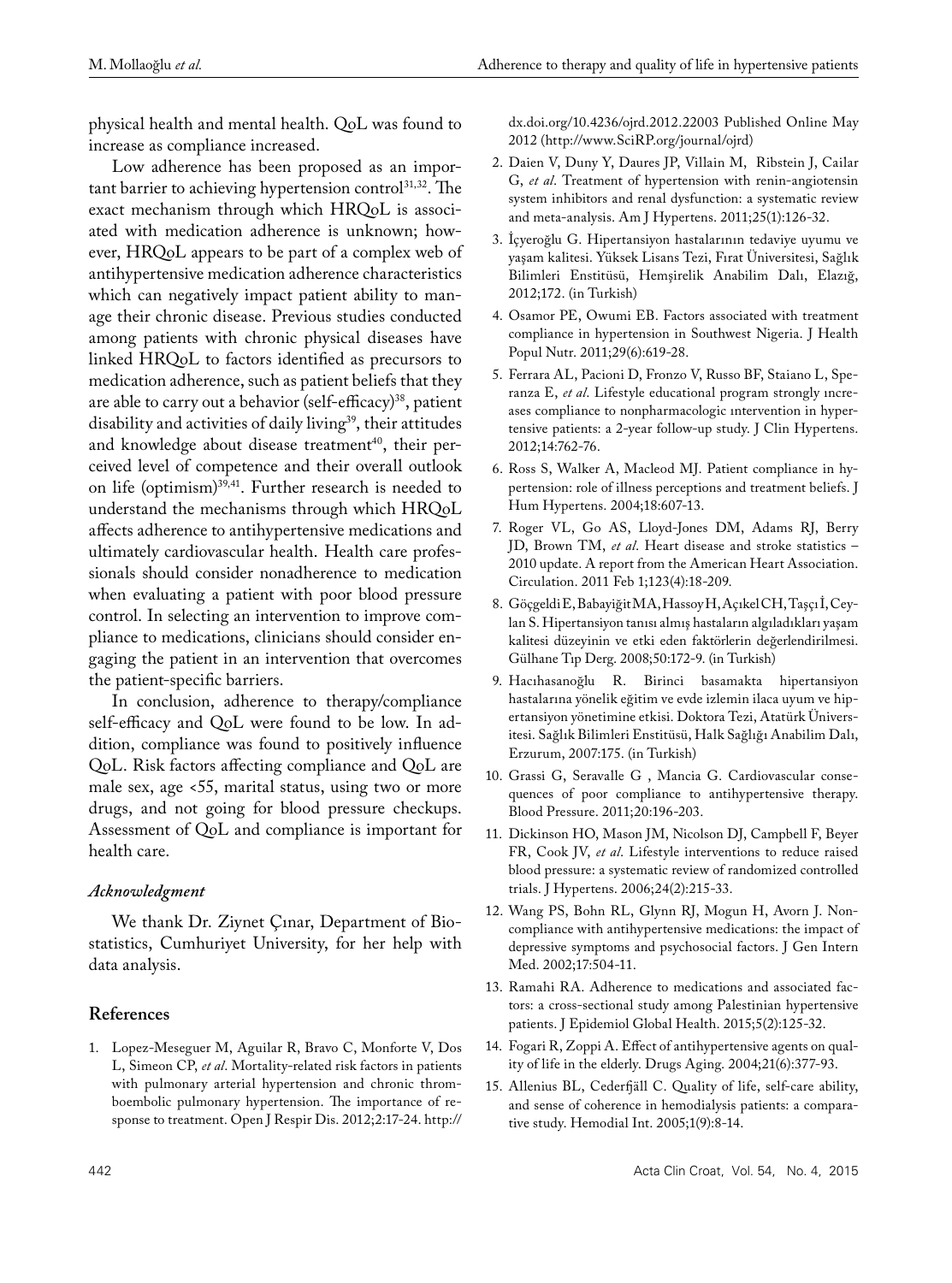- 16. Tsavlis D, Theodorou M , Tzoumaka A, Lithoxopoulou H, Minogiannis P, Tsaousis V, *et al*. The impact of treatment of chronic obstructive pulmonary disease (COPD) on functional status and quality of life of patients. Eur Respir J. 2012;40(56):2112.
- 17. Bhardwaj A, Rehman SU, Mohammed AA, Gaggin HK, Barajas L, Barajas J, *et al*. Quality of life and chronic heart failure therapy guided by natriuretic peptides: results from the ProBNP Outpatient Tailored Chronic Heart Failure Therapy (PROTECT) study. Am Heart J. 2012;164(5):793-9.
- 18. Williams SA, Pollack MF, Dibonaventura M. Effects of hypoglycemia on health-related quality of life, treatment satisfaction and healthcare resource utilization in patients with type 2 diabetes mellitus. Diabetes Res Clin Pract. 2011;91(3):363-70.
- 19. Pınar R. Diabetes mellitus'lu hastaların yaşam kalitesi ve yaşam kalitesini etkileyen faktörlerin incelenmesi. İstanbul Üniversitesi, Sağlık Bilimleri Enstitüsü, Doktora Tezi, İstanbul, 1995;150. (in Turkish)
- 20. Pınar R. Reliability and construct validity of the SF-36 in Turkish cancer patients. Qual Life Res. 2005;14(1):259-64.
- 21. Ware JE, Sherburne CD. The MOS 36-Item Short Form Health Survey (SF-36). I. Conceptual framework and item selection. Med Care. 1992;30:473-83.
- 22. Ogedegbe G, Mancuso CA, Allegrante JP, Charlson ME. Development and evaluation of medication adherence selfefficacy scale in hypertensive African-American patients. J Clin Epidemiol. 2003;56:520-9.
- 23. Gözüm S, Hacıhasanoğlu R. Reliability and validity of the Turkish adaptation of medication adherence self-efficacy scale in hypertensive patients. Eur J Cardiovasc Nurs. 2009;8:129- 36.
- 24. Çöl M, Özdemir O, Ocaktan ME. Park sağlık ocağı bölgesindeki 35 yaş üstü hipertansiflerde tedavi-kontrol durumları ve davranışsal faktörler. Ank Univ Tıp Fak Mecm. 2006;59:144- 50. (in Turkish)
- 25. Çöl M, Özyurda F. Park sağlık Ocağı Bölgesinde 40 yaş üzeri nüfusta hipertansiyon prevalansı. Ank Univ Tıp Fak Mecm. 1992;5:247-62. (in Turkish)
- 26. He J, Muntner P, Chen J, *et al*. Factors associated with hypertension control in the general population of the United States. Arch Intern Med. 2002;162:1051-8.
- 27. Özbayram A. Yeni hipertansiyon tanısı almış hastalarda tedavi uyumu ve etkileyen faktörler. Marmara Üniversitesi, Sağlık Bilimleri Enstitüsü, Yüksek Lisans Tezi, İstanbul, 2008;145. (in Turkish)
- 28. Pavlik VN, Hyman DJ, Vallbona C, Toronjo C, Louis K. Hypertension awareness and control in an inner-city African-American sample. J Hum Hypertens. 1997;11(5):277-83.
- 29. Özbek S, Kaya E, Tekin A, Doğan Ş. Yaşlılarda Tedaviye Uyum. Turk J Geriatr. 2006;9(3):177-81.
- 30. Figar S, Waisman G, Bernaldo FG, Galarza C, Marchetti M, Rodríguez LG, *et al*. Narrowing the gap in hypertension: effectiveness of a complex antihypertensive program in the elderly. Dis Manag. 2004;7(3):235-44.
- 31. Anadol Z. Hipertansif hastalarda ilaç uyumu ve hastanın yaşamına etkileri. Uzmanlık Tezi, Adnan Menderes Üniversitesi Tıp Fakültesi, Aile Hekimliği Anabilim Dalı, Aydın, 2008;175. (in Turkish)
- 32. Aypak C, Önder Ö, Dicle M, Yıkılkan H, Tekin H, Görpelioğlu S. Hipertansiyon hastalarının tedaviye uyumları ve kan basıncı kontrollerinin değerelendirilmesi. Cukurova Med J. 2013;38(2):224-32. (in Turkish)
- 33. Zillich AJ, Sutherland JM, Kumbera PA, Carter BL. Hypertension outcomes through blood pressure monitoring and evaluation by pharmacists (HOME study). J Gen Intern Med. 2005;20:1091-6.
- 34. Khalil SA, Elzubier AG. Drug compliance among hypertensive patients in Tabuk. J Hypertens.1997;15:561-5.
- 35. Bramley TJ, Gerbino PP, Nightengale BS, Frech-Tamas F. Relationship of blood pressure control to adherence with antihypertensive monotherapy in 13 managed care organizations. J Manag Care Pharm. 2006;12(3):239-45.
- 36. Iskedjian M, Einarson TR, MacKeigan LD, Shear N, Addis A, Mittmann N, *et al*. Relationship between daily dose frequency and adherence to antihypertensive pharmacotherapy: evidence from a meta-analysis. Clin Ther. 2002;24(2):302- 16.
- 37. Andrade JP, Vilas BF, Chagas H, Andrade M. Epidemiological aspects of adherence to the treatment of hypertension. Arg Bras Cardiol. 2002;79(4);375-84.
- 38. Walker LM. Relationship between illness representation and self-efficacy. J Adv Nurs. 2004;48: 216-25.
- 39. Mollaoglu M. Disability, activities of daily living and self efficacy in dialysis patients. TAF Prev Med Bul. 2011;10(2):181-6.
- 40. Tuncay F, Mollaoğlu M. The effects of a self-care education program on cerebrovascular disease patients' activities of daily living. Neur Psych Brain Res. 2006;13:83-8.
- 41. Williams GC, Patrick H, Niemiec CP, Williams LK, Divine G, Lafata JE, *et al*. Reducing the health risks of diabetes how self-determination theory may help improve medication adherence and quality of life. Diabetes Educ. 2009;35(3):484-92.